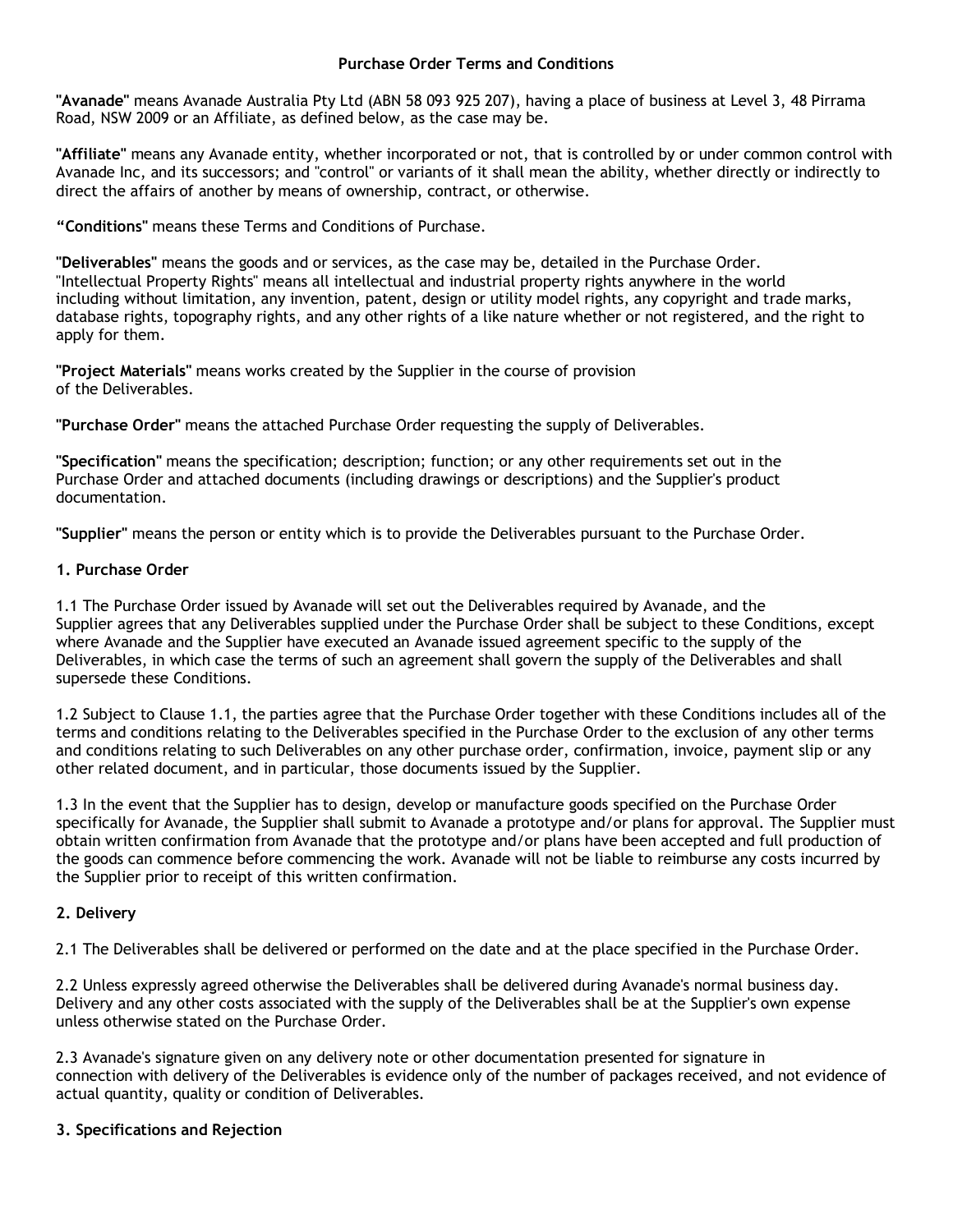3.1 The Deliverables must conform in all respects with the Specifications. All goods in the Deliverables must be of sound materials, workmanship and (where the Supplier is responsible for this) design, and shall be equal in all respects to relevant samples or patterns provided by or accepted by Avanade. All services in the Deliverables shall be performed in a sound manner and shall be free from all defects including (to the extent that the Supplier is responsible for design) defects in design or installation.

3.2 All Deliverables must pass Avanade's acceptance tests. Avanade shall be entitled to reject all Deliverables that do not meet the provisions of Clause 3.1. If by the nature of the Deliverables any defects or any failure to conform with Clause 3.1 does not or would not become apparent (despite the carrying out of any examination) until after use, Avanade may reject the same even after a reasonable period of use.

3.3 Any Deliverables rejected under Clause 3.2 must at Avanade's request be replaced or reperformed as the case may be by the Supplier at the Supplier's expense. Alternatively, Avanade may elect (at Avanade's option) to cancel the Purchase Order pursuant to Clause 9 in respect of the Deliverables in question and the whole of the remainder of the Deliverables (if any) covered by the Purchase Order. All rejected Deliverables will be returned to the Supplier at the Supplier's expense.

3.4 The Deliverables shall be in accordance with any applicable Australian or international standards. The Deliverables shall comply at the time of delivery or performance with all relevant requirements of any applicable statute, statutory rule or order or other instrument having the force of law.

3.5 Notwithstanding Avanade's rights under Clauses 3.3, Avanade shall be entitled to return any goods to the Supplier for a full refund within 15 days of delivery without incurring any costs or charges whatsoever.

### 4. Inspection

4.1 The Supplier shall permit Avanade access to its premises at any reasonable time in order to inspect the Deliverables in the course of manufacture, provision or storage. If, as a result of such inspection, Avanade is not satisfied that the Deliverables will comply with the Purchase Order, it shall notify the Supplier in writing and the Supplier shall, as soon as possible, take all necessary steps to ensure compliance. An inspection or notification by Avanade shall not relieve the Supplier of its obligations under the Purchase Order.

## 5. Property and Risk

5.1 Property and risk in goods shall pass to Avanade when they are delivered in accordance with Clause 3. Such passing of property and risk shall be without prejudice to any right of rejection arising under these Conditions.

#### 6. Prices and Payment

6.1 Prices and the currency shall be as specified in the Purchase Order. For the avoidance of doubt, prices do not include GST, which shall be applied in addition to the prices where applicable.

6.2 No increase in price shall be made or accepted unless agreed in writing by Avanade.

6.3 The Supplier shall submit an invoice once the Deliverables have been delivered. Invoices shall normally be submitted by e-mail in a non-manipulable format such as .pdf .tif or .jpg to apssc.rtp.au.inv@accenture.com. Exceptionally, where Supplier is unable to submit invoices by such means and in such format, it may deliver invoices to GPO Box 3434 SYDNEY NSW 2001.

6.4 Avanade shall pay the Supplier within 60 days of receipt of a correct and duly submitted invoice. The deemed date of receipt by Avanade of an e-mailed invoice will be the first business day following the date of the e-mail submission. The deemed date of receipt of an invoice submitted by mail shall be the second business day following date of dispatch. In the event that an invoice remains unpaid for a period of 60 days following date of deemed receipt, Supplier shall immediately notify Avanade.

6.5 If Avanade disputes any prices or charges in an invoice, it shall notify Supplier within ten (10) business days of receipt of the relevant invoice, identifying clearly the disputed part of the relevant invoice. Supplier shall cancel the original invoice and reissue an invoice for the undisputed amount within 5 days.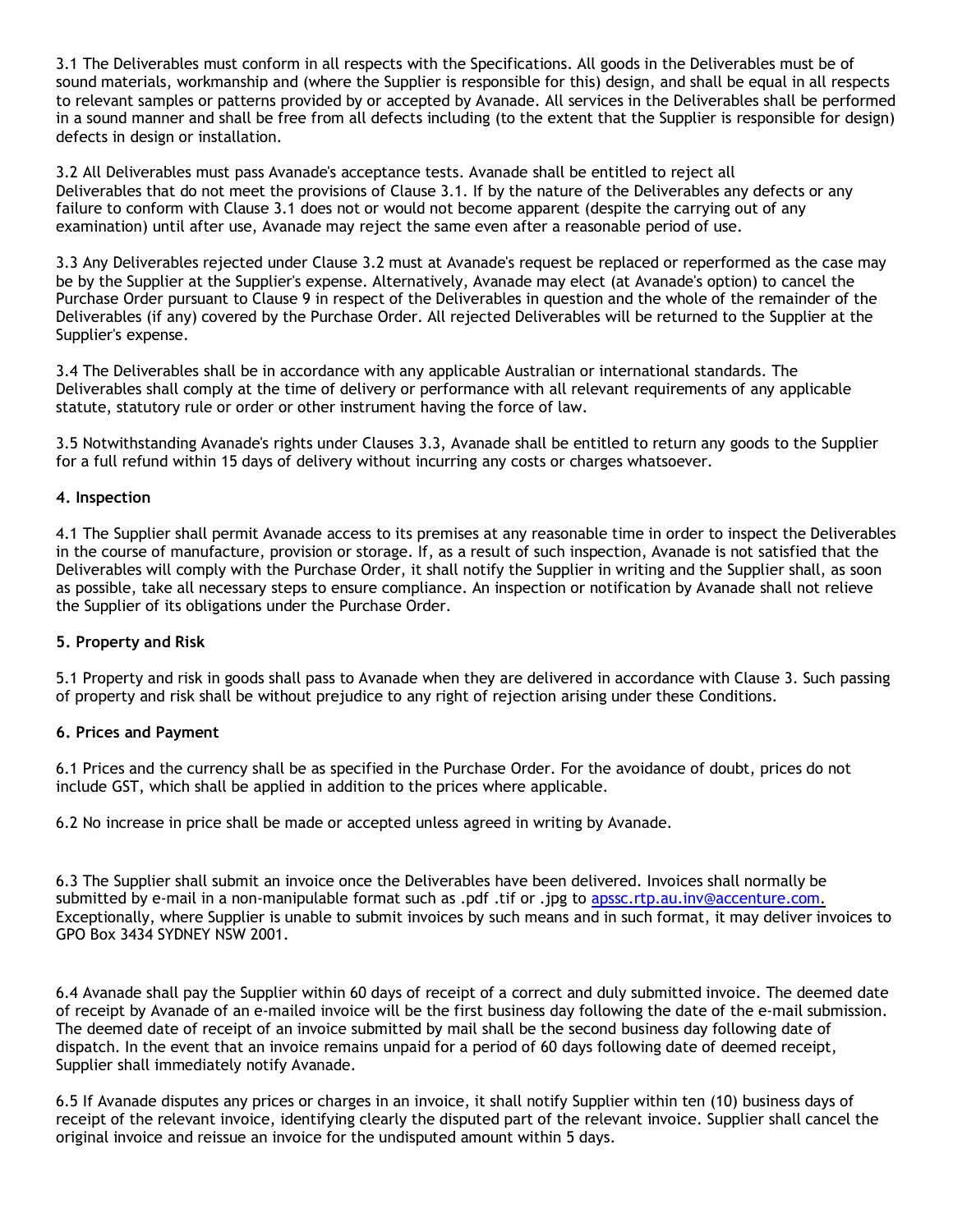6.6 The parties shall promptly investigate any disputed invoice and will act reasonably to seek to resolve the dispute. Any disputed invoice or part of an invoice agreed by Avanade to be payable following resolution shall be re-invoiced as appropriate. Notwithstanding the foregoing, Supplier shall continue to provide the deliverables as if the dispute did not exist.

6.7 Supplier shall be responsible for ensuring that all information on invoices is complete and accurate, and that specific reference is made to financial charge codes, purchase order numbers or job numbers submitted by Avanade personnel.

# 7. Intellectual Property Rights

7.1 The Supplier warrants that neither the sale nor use of goods nor the performance or provision of the Deliverables will infringe any Australian or foreign copyright, patent or trade mark.

7.2 The Supplier shall indemnify Avanade from all actions, costs, claims, demands, expenses and liabilities whatsoever resulting from any actual or alleged infringement as set out in Clause 7.1 and the Supplier shall defend or (at Avanade's option) assist in the defence of any proceedings which may be brought in that connection.

7.3 In the event of such claim or action, the Supplier shall do all things and take such action (including procuring any required licenses, consents or authorisations or modifying or replacing any infringing item) without charge to Avanade as shall be necessary to prevent or remedy (without detracting from the overall functions or performance) any infringement, provided that Avanade will use reasonable endeavours to mitigate its loss; the Supplier shall at all times act in such a way as to minimise interruption and disruption to the operation of Avanade's business.

7.4 All Intellectual Property Rights in any of the Supplier's pre-existing materials used in the provision of the Deliverables to Avanade shall be owned by the Supplier. Notwithstanding the above, the Supplier hereby grants Avanade an irrevocable royalty free license to use, copy or modify such pre-existing materials for its internal business purposes.

7.5 The Intellectual Property Rights in the Project Materials shall vest upon creation in Avanade. In the event that the Supplier requests and Avanade grants written consent such that the Intellectual Property Rights for specific Project Materials are not assigned to Avanade, the Supplier hereby grants to Avanade and its Affiliates an irrevocable royalty free licence to use, copy or modify the Project Materials with a right to sublicense those Project Materials to third parties for any purposes intended by Avanade and notified to the Supplier from time to time.

## 8. Liability

8.1 Nothing in this Purchase Order shall operate so as to exclude, restrict or modify the application of the Trade Practices Act 1974 (Cth) or any equivalent State or Territory legislation, the exercise of a right conferred by such a provision, or any liability of either party to this Agreement for a breach of a condition or warranty implied by such a provision, where this legislation would render it void to do so.

## 9. Cancellation

9.1 If a party is delayed or prevented from performing its obligations under the Purchase Order by circumstances beyond its reasonable control (including acts of God, war, riot etc.), such performance shall be suspended and if it cannot be completed within a reasonable time after the due date as specified in the Purchase Order, the Purchase Order may be cancelled by the other party.

9.2 Subject to Clause 9.1, Avanade reserves the right to cancel the whole or any part of the Purchase Order or any consignment on account thereof if the same is not completed in all respects in accordance with the instructions and Specifications specified in the Purchase Order and with the foregoing conditions, in particular with Clauses 2.1, 3.1, and 3.4, compliance with which by the Supplier is of the essence and a fundamental condition of these Conditions. If Avanade cancels the whole or any part of a Purchase Order or consignment it shall only be obliged to pay the Supplier in relation to such items of the Purchase Order or consignment that have been expressly accepted by it. In the event of Avanade cancelling the Purchase Order as to all or any of the Deliverables covered thereby, Avanade shall be entitled to purchase from a third party a like quantity of Deliverables of similar description and quality and in that event the Supplier shall be liable to reimburse to Avanade on demand all additional expenditure incurred by Avanade in connection with Avanade's said cancellation including any increase in price over that stated on the Purchase Order.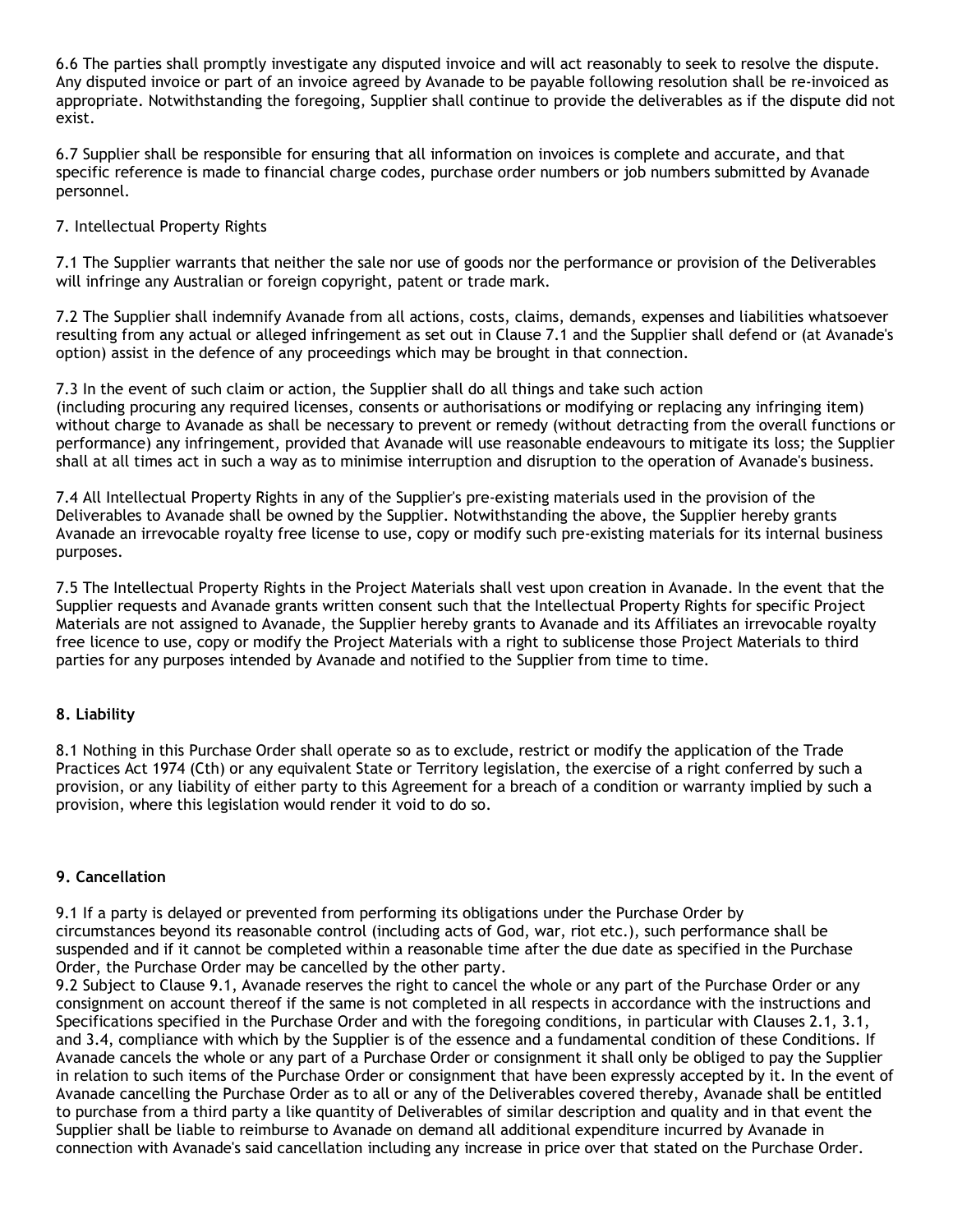### 10. General

10.1 The Supplier agrees:

(a) that it shall comply, and warrant that it has complied, with the Data Privacy Act (Cth)19988 and any other applicable data protection laws and regulations (together, the "Data Protection Laws") and Avanade's data privacy policy; and

(b) that it shall not, by any act or omission, put Avanade in breach of any of the Data Protection Laws, in connection with the Purchase Order.

10.2 The Supplier maintain in effect throughout the time required for Supplier to perform its obligations pursuant to these Conditions and for a period of one year thereafter, the following types of insurance at the following minimum amounts:

- a. Public Liability insurance with limits of not less than \$10,000,000 per occurrence and in the aggregate and including the following: products and completed operations coverage; coverage for claims and lawsuits brought anywhere in the world. Such policy shall respond as primary and non-contributory to any other insurance.
- b. Workers Compensation in compliance with local law.
- c. where applicable, Automobile Liability covering Suppliers's owned, non-owned, and hired automobiles with a minimum combined single limit of \$2,000,000 per occurrence for bodily injury and property damage liability.

Supplier's insurance carrier must have an A.M. Best rating of A-VII or above. Supplier shall name Avanade and its officers, directors, employees, agents, affiliates and subsidiaries as additional insured under the required Public Liability insurance. Supplier shall furnish certificates of insurance compliant with these requirements before providing products or services, at policy renewal and upon Avanade's request. If any of the foregoing insurance policies are cancelled or changed by Supplier or its insurer so as to affect the coverage required by these Conditions, Supplier shall notify Avanade in writing no less than thirty (30) days prior to such cancellation or change. Supplier shall cause its authorised subcontractors, agents, or assignees to maintain the same or substantially similar insurance coverage.

10.3 All Purchase Orders and any information disclosed to the Supplier by Avanade in relation to the same is confidential and the Supplier will not divulge or disclose it to any third party without prior express consent in writing from Avanade.

10.4 The Purchase Order shall not be assigned, charged, transferred or otherwise encumbered in whole or in part by the Supplier without the prior written consent of Avanade.

10.5 The Supplier shall not be relieved of any of the Supplier's obligations under these Conditions by the appointment of a subcontractor. The Supplier shall remain primarily liable for the acts or omissions of any subcontractors it appoints.

10.6 No delay or failure by either party to exercise any of its powers, rights or remedies under these Conditions shall operate as a waiver of them.

10.7 If any part of these Conditions are found by a court of competent jurisdiction or other competent authority to be invalid, unlawful or unenforceable then such part will be severed from the remainder of these Conditions which will continue to be valid and enforceable to the fullest extent permitted by law.

10.8 Subject to Clause 1.1, the Purchase Order contains the entire agreement between the parties and supersedes all negotiations, representations and proposals (written and oral) relating to its subject matter.

10.9 These Conditions or document made a part hereof or agreed to in connection herewith may not be amended, modified or waived in any respect whatsoever except in writing signed by the parties.

10.10 The parties hereby agree that the provisions of Clauses 7, 8, 10.1, and 10.3 shall survive any termination of these Conditions.

10.11 The Supplier acknowledges that it is engaged as an independent contractor, and nothing in these Conditions or any Purchase Order shall be deemed or construed to create a joint venture, partnership, or employee/employer relationship between Supplier and Avanade.